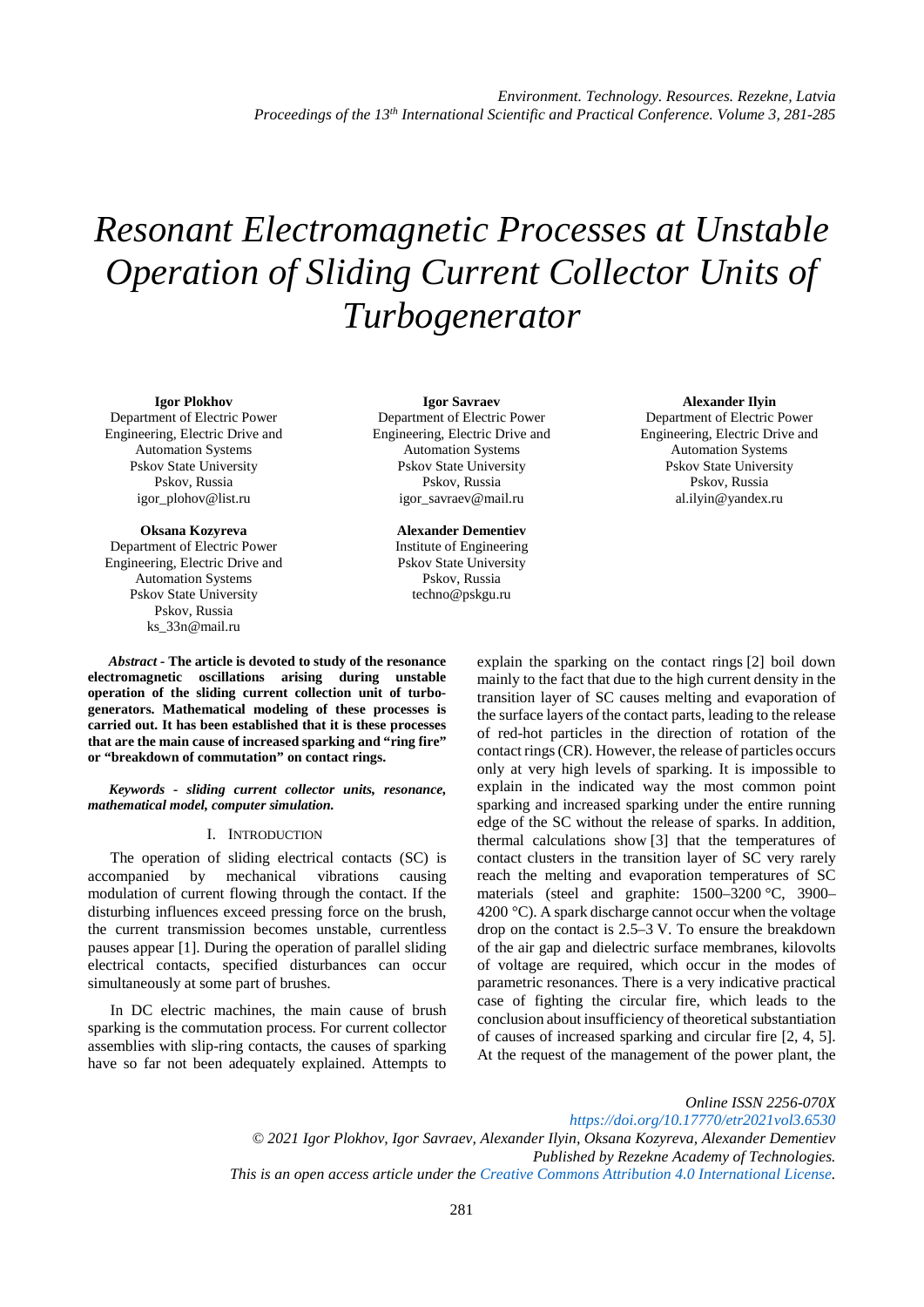authors of this brochure [2] did not indicate the reasons for the occurrence of an all-round fire in the brush-contact apparatus of a new turbogenerator with a capacity of 500 MW, despite promptly accepting (flow-through, "repolarization", sealing of the brush-contact apparatus (BCA), purging, cleaning of a ring, replacement of brushes and etc.). Sparking on the negative ring appeared in January 2010 and was observed constantly, despite the measures taken. After 1.5 months, an emergency shutdown occurred due to strong sparking on the negative (inner) ring. The slip rings were sanded, the polarity was changed (the outer ring – negative, the inner one – positive), and the EG-2AF1 type brushes were replaced with 611OM type brushes. Since oil from the bearing had previously penetrated into the BCA measures were taken to prevent oiling of the rings. Then the second emergency shutdown of the generator occurred 10 days after the first due to strong sparking also on the negative (in this case, already on the outer) ring. Again the rings were polished and the polarity of the rings reversed (the outer ring – plus and the inner ring – minus.).To prevent possible oil ingress into the BCA, a new sealing of BCA was installed on the bearing side, an oil trap was upgraded, and cloth filters were installed at the air inlet to the BCA. However, the measures taken did not give any result and the third emergency shutdown occurred due to the all-round fire again on the negative slip ring 9 days after the second shutdown. Its vibration before the shutdown was 298–320 microns. The wear of the brushes on the ring was increased: they fell into disrepair 2 hours after installation. After the turbogenerator was stopped, the inner ring was sanded again. As a result, due to repeated grinding, its diameter has decreased unacceptably. The serviceability of thyristors was repeatedly checked. There were no comments relating to any faults. A transition was made from the working excitation to the reserve (electric machine exciter), but the sparking was not eliminated. After 7 months after the repairs carried out, strong sparking reappeared due to which the generator had to be stopped.

This practical example clearly shows that there are hidden reasons for increased sparking and all-round fire that are not described in instructions and other literature. The authors of this paper found that these reasons are highamplitude parametric resonances in the electromagnetic circuits of the BCA. When the sparking brushes were shunted with a damping capacitance, the sparking almost completely disappeared, which indicates the importance of electromagnetic resonance causes of sparking [6, 7].

Practice shows that sparking on contact rings usually occurs with unbalanced distribution of current over parallel brushes [8], low quality of contact surface of the rings and increased vibration of the electric machine. These factors are external visible causes of sparking, but it is more important to identify internal energy release mechanisms in the contact layer. This will allow the development of new methods for reducing sparking in the BCA of the turbogenerator.

As the measurements show, the sliding contact has an electric capacity which varies within thousands and hundreds of μF depending on the type of brush and its mode of operation. The "direct" contact intervals are characterized by the largest value of contact capacity, which is shunned by the small transition resistance of one hundred and one thousand fractions of Ohm for various SC. In case of contact failure, the flow of power current in the transition layer is practically stopped, the transition resistance reaches units and tens of kOhm, and the contact capacity is reduced due to the increase in the distance between the contacting micro-reliefs. In addition, the current conductors, together with the accompanying current conducting elements, have a resistance of micro-Ohm and an inductance ranging from one to hundreds of micro-Henry.

## II. SIMULATION OF THE DYNAMICS OF CURRENT DISTRIBUTION

Based on the above considerations, we will construct an design model of the group SC. The brushes are divided into two groups: 1) contacting continuously; 2) contacting with the probability of current transmission failure.

Let's consider the replacement scheme of the sliding current collector unit (SCCU) of the turbo generator and its mathematical description.



Fig. 1. General replacement scheme of sliding current collection unit.

The dynamics of current distribution will be described by the system of differential equations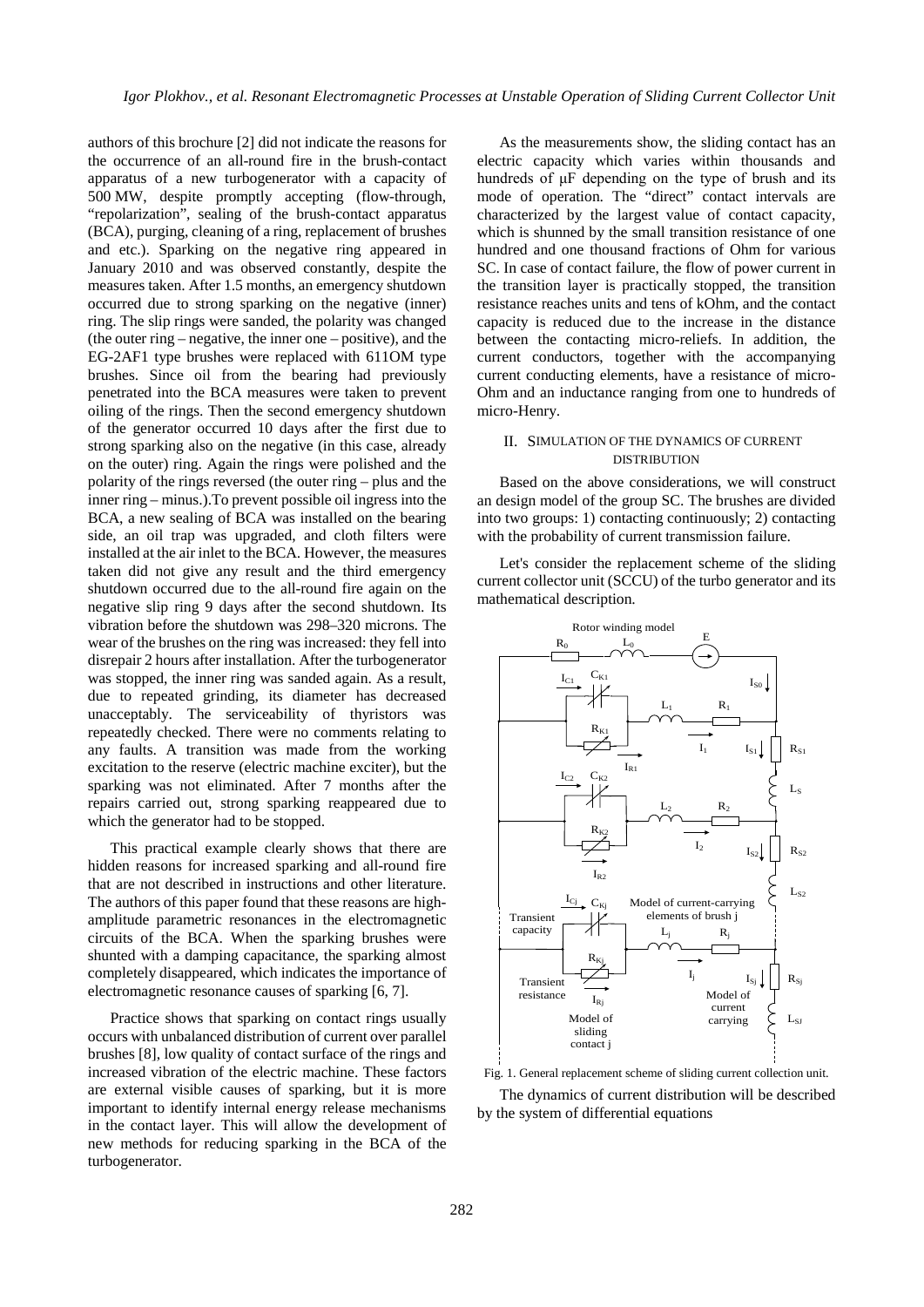$$
\begin{cases}\nI_0 R_0 + L \frac{dI_0}{dt} + I_1 R_1 + L \frac{dI_1}{dt} + I_{R1} R_{K1} = E \\
I_{j+1} R_{j-1} + L_{j-1} \frac{dI_{j-1}}{dt} + I_{Rj-1} R_{Kj-1} - \\
-I_j R_j - L_j \frac{dI_j}{dt} - I_{Rj} R_{Kj} - I_{Sj-1} R_{Sj-1} - \\
-L_{Sj-1} \frac{dI_{Sj-1}}{dt} = 0 \\
I_j R_j + L_j \frac{dI_j}{dt} + I_{Rj} R_{Kj} - I_{j+1} R_{j+1} - \dots (1) \\
-L_{j+1} \frac{dI_{j+1}}{dt} - I_{Rj+1} R_{Kj+1} - I_{Sj} R_{Sj} - \\
-L_{Sj} \frac{dI_{Sj}}{dt} = 0 \\
I_{Sj-1} - I_j - I_{Sj} = 0, \sum_j I_j - I_0 = 0 \\
I_{Rj} R_{Kj} - \frac{1}{c_{Kj}} \int U_{cj} dt = 0\n\end{cases}
$$

Parameters  $R_{Ki}$  and  $C_{Ki}$  are transient resistance and SC capacity depend on contact pressure, which is modulated by kinematic perturbation effects:

For simplicity, let's consider the characteristics of the system with two SC in a parallel branch, each of which can be represented as a synchronously operating group of contacts. Moreover, in the process of simulation we will conditionally set the transient resistance and capacity of the stable group of brushes constant, and for the unstable group we introduce modulation of these parameters: sinusoidal, polyharmonic, relay or pulse.

The scheme of replacement of the CCU comprising two brushes in a parallel branch is shown in Fig. 2.



Fig. 2. The scheme of replacement of sliding current collection unit comprising two sliding contacts or two groups of SC.

Let's describe the dynamics of current distribution by the system of integro-differential equations

$$
\begin{cases}\nI_1 R_1 + L_1 \frac{dI_1}{dt} + I_{R1} R_{K1} + I_0 R_0 + L_0 \frac{dI_0}{dt} = E \\
I_2 R_2 + L_2 \frac{dI_2}{dt} + I_{R2} R_{K2} + I_0 R_0 + L_0 \frac{dI_0}{dt} = E \\
I_{R1} R_{K1} - \frac{1}{C_{K1}} \int_0^T I_{C1} dt = 0 \\
I_{R2} R_{K2} - \frac{1}{C_{K2}} \int_0^T I_{C2} dt = 0 \\
I_1 + I_2 - I_0 = 0 \\
I_1 - I_{C1} - I_{R1} = 0 \\
I_2 - I_{C2} - I_{R2} = 0\n\end{cases} (2)
$$

We will bring this system to the operator form

$$
\begin{cases}\nI_1(p) = \frac{1}{p} \frac{1}{L_1} [E - I_1(p)R_1 - \\
-I_{R1}(p)R_{K1} - I_0(p)R_0] - I_0(p) \frac{L_0}{L_1} \\
I_2(p) = \frac{1}{p} \frac{1}{L_2} [E - I_2(p)R_2 - \\
-I_{R2}(p)R_{K2} - I_0(p)R_0] - I_0(p) \frac{L_0}{L_2} \\
I_{R1}(p) = \frac{1}{p} I_{C1}(p) \frac{1}{R_{K1}C_{K1}} \\
I_{R2}(p) = \frac{1}{p} I_{C2}(p) \frac{1}{R_{K2}C_{K2}} \\
I_0(p) = I_1(p) + I_2(p) \\
I_{C1}(p) = I_1(p) - I_{R1}(p) \\
I_{C2}(p) = I_2(p) - I_{R2}(p)\n\end{cases} (3)
$$

Using equations (3) we will construct a dynamic simulation model in the environment SIMULINK MATLAB (Fig. 3).



Fig. 3. Simulink-model of a current collection node with two SC or two groups of SC.

The model allows us to study dynamic processes occurring in parametric perturbations of various types. In this figure, in particular, a sine wave generator with a constant offset is used, the signal of which modulates the transient resistance of the brush. Under certain conditions, the system loses stability. As shown by the computational experiments the loss of stability and the sharp increase in the amplitudes of oscillating processes of current transmission are bound to the increase of instability of brush contact.

As an example, Fig. 4 shows the phase current trajectory  $I_2(t)$  on the XY Graph plotter (Fig. 3) with a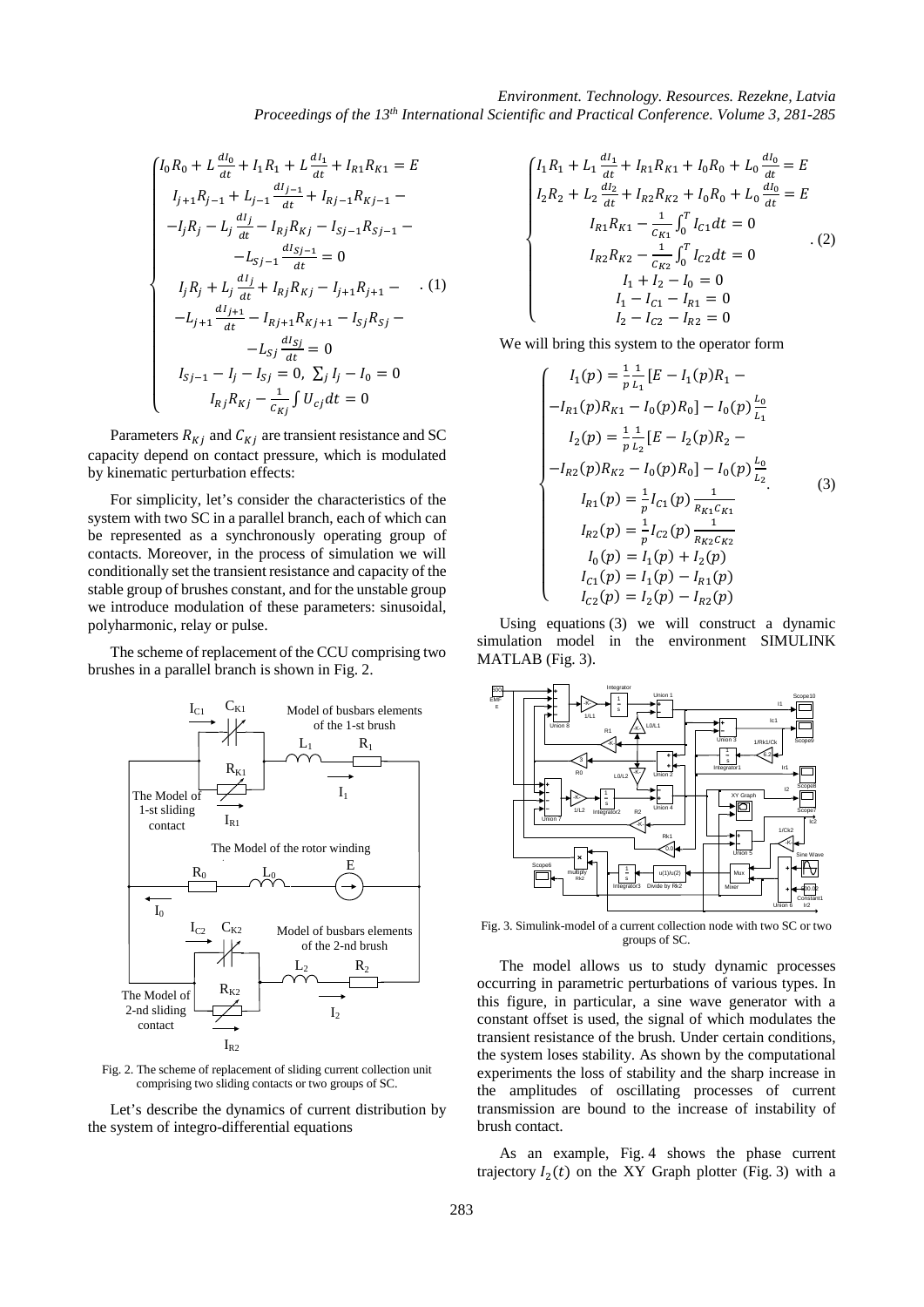sinusoidally pulsating law of transient resistance variation of the second brush  $R_{K2}(t)$  within 0.02–1000 Ohm.

The oscillations of the output value (Y axis) in a very short time acquire an amplitude exceeding 1000 A at a frequency of at least 1 MHz.



Frequency dependency analysis shows that the system has resonance peaks the location and configuration of which depends on the  $R_{K2}$  and  $C_{K2}$  parameters. Since in the course of operation there is practically a relay periodic change of the specified parameters, which causes a change of all basic characteristics, the CCU can be classified as a class of dynamic systems with a variable structure (VSS) [8].

In our case, all the subsystems of the VSS being analyzed are stable, while the aggregate system is unstable in certain modes. This is due to the fact that the system has nonlinear characteristics of structural units and it is open. In open stochastic systems, synergistic phenomena associated with the formation of self-developing structures or processes arise under certain conditions [9] – [10]. The increase in quantitative changes can occur in an avalanchelike manner and with weak limiting factors lead to the destruction of the structure of the object.

Various computer simulation systems were used in the simulation process. The mode of divergent self-oscillating current distribution (DSCD) was revealed for all models.

## III. DSCD MODE AS A CAUSE OF CIRCULAR FIRE ON CONTACT RINGS

A series of computational experiments using the Electronics Workbench simulation system from Interactive Image Technologies (Canada) was conducted to confirm the results and study the properties of the model.

It can be seen from the plots obtained during the simulation that the currents of brush groups in the mode of unstable contact take high instantaneous values exceeding nominal values by tens and hundreds of times. In addition, as shown by calculations higher harmonics of vibration acceleration have a major influence on the magnitude of current emissions. In this connection, the effect of



frequency and duty cycle of regular SC disorders on the



Fig. 5. Dynamic current distribution with regular disturbances of the sliding contact.

Time (seconds)



Fig. 6. Divergent process of dynamic current distribution.

Each of these graphs shows two curves, one shows the change in the current of the stable group of brushes, and the other demonstrates unstable current transmission with regular contact violations.

Based on the results of their analysis it can be said that there are combinations of duty cycle and frequency of contact violations in which current amplitudes reach very large values. Such processes should be accompanied by strong sparking of sliding contacts. In addition, a number of results were obtained in which the oscillatory process of dynamic current distribution became divergent, i.e. the system lost the stability.

To clarify the nature and dynamics of current distribution over several brush sets in conditions of unstable contact, the model was complicated. Five brush sets exposed to polyharmonic vibration accelerations, shifted in phase relative to each other in accordance with the placement of the sets along the perimeter of the contact